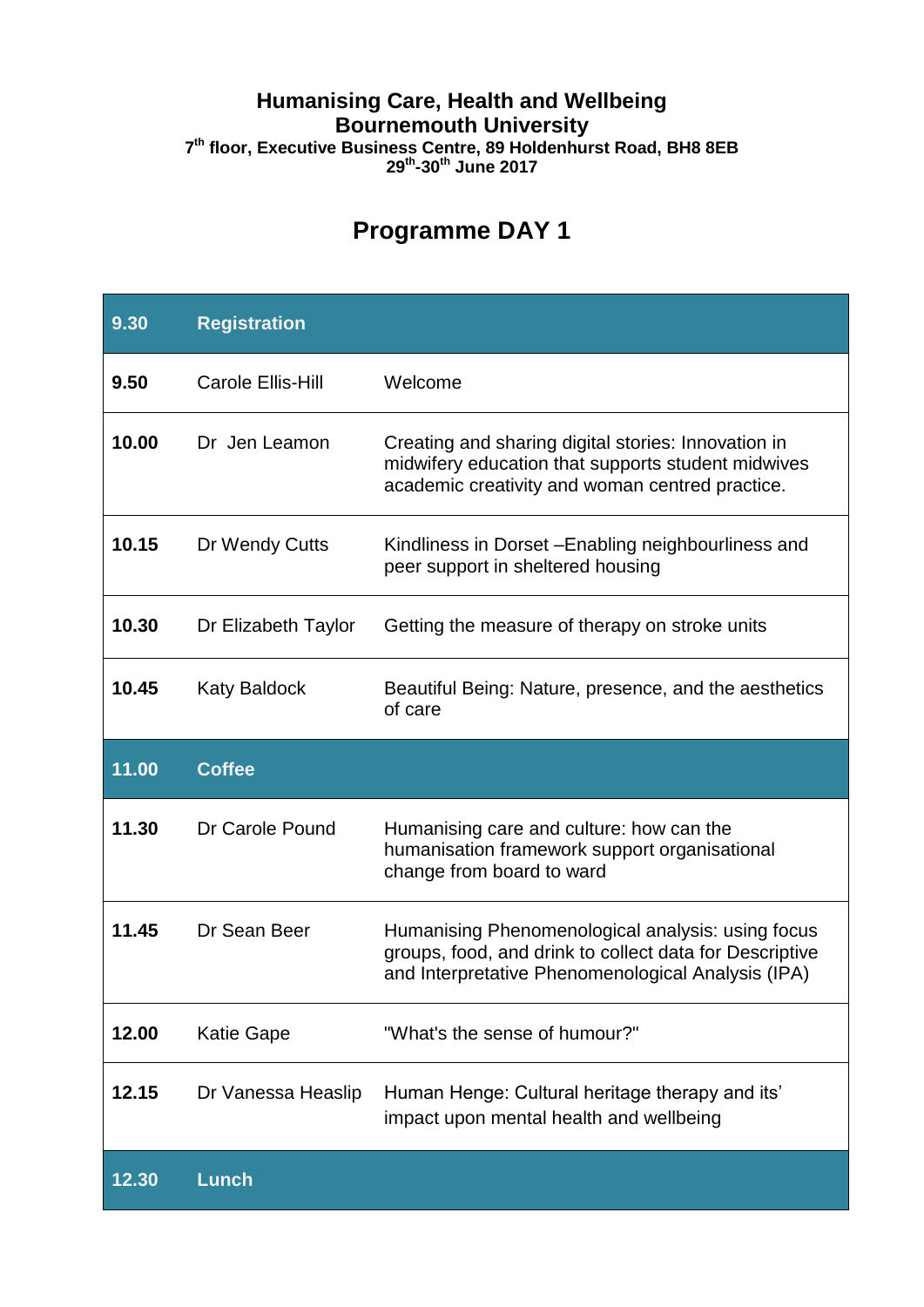| 1.30 | Dr Sophia<br>Vougioukalou & Dr<br><b>Catherine Lamont-</b><br>Robinson | Exploring the unique physical, emotional and financial<br>implications of facing cancer while alone: an integrated<br>approach to qualitative research and art-based enquiry |
|------|------------------------------------------------------------------------|------------------------------------------------------------------------------------------------------------------------------------------------------------------------------|
| 1.45 | Dr Michelle Heward                                                     | Integrating humanisation into practice: a dementia<br>education and learning case study                                                                                      |
| 2.00 | <b>Richard Jeffreys</b>                                                | Creative Arts and Dementia - A Project Overview                                                                                                                              |
| 2.15 | Joanna Thurston                                                        | 'My Bones Won't Break Me:' My Experience of Living<br>with Osteoporosis as a Young Active Female                                                                             |
| 2.30 | <b>Tea</b>                                                             |                                                                                                                                                                              |
|      |                                                                        |                                                                                                                                                                              |
| 3.00 | Dr Mel Hughes                                                          | The Older Male Carers Story Project                                                                                                                                          |
| 3.15 | Dr Ben Hicks                                                           | Understanding masculinities to enable social inclusion<br>in older men with dementia                                                                                         |
| 3.30 | Peter<br>Wolfensberger                                                 | Humanisation of Mental Health Care through Person<br>Centred Psychiatry - An Interdisciplinary Approach<br>from a Nursing Perspective                                        |
| 3.45 | <b>Clare Gordon</b>                                                    | Pausing to connect' - Developing relational knowing on<br>a stroke unit                                                                                                      |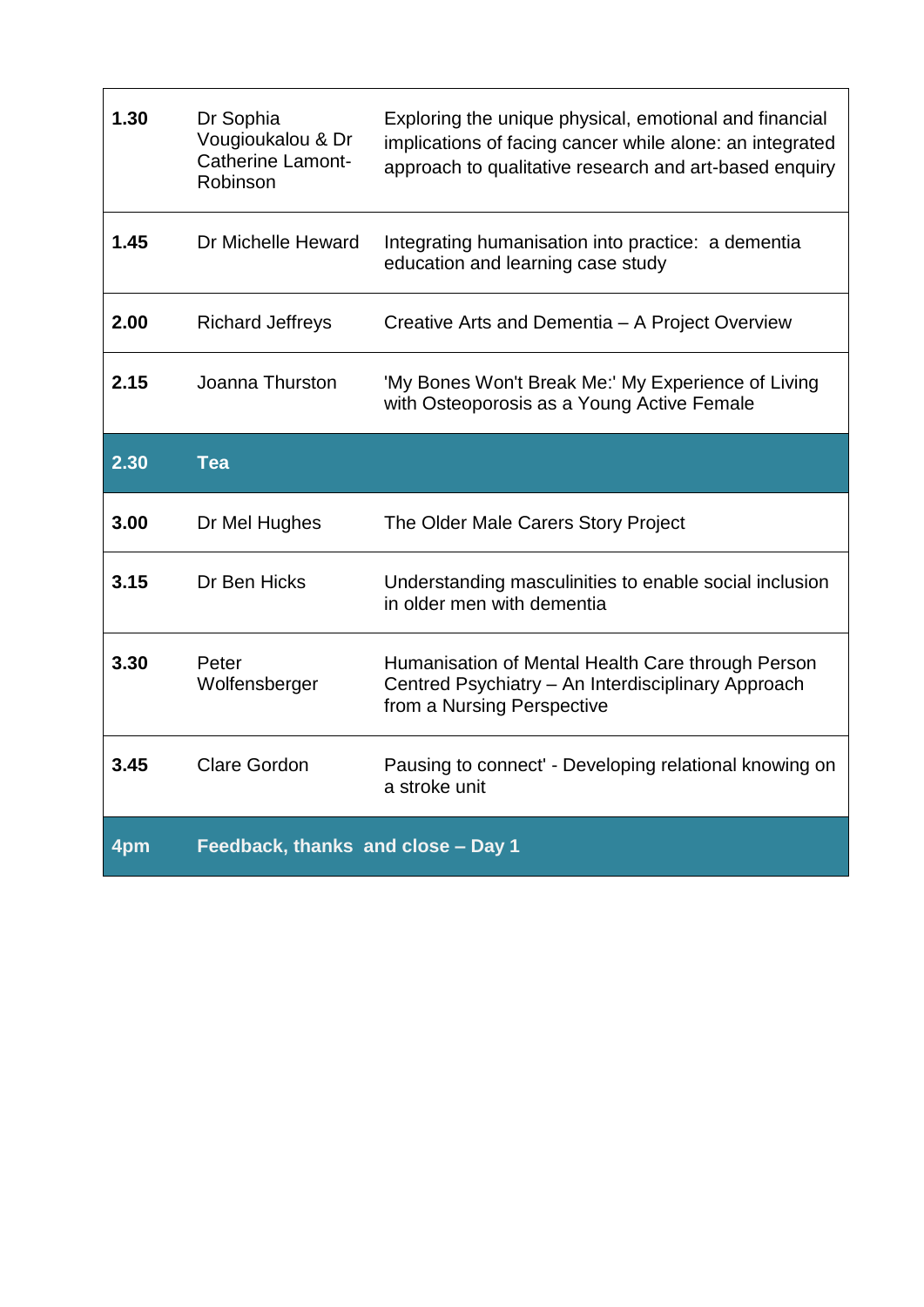## **Humanising Care, Health and Wellbeing Bournemouth University 7 th floor , Executive Business Centre, 89 Holdenhurst Road, BH8 8EB 29th -30th June 2017**

## **Programme DAY 2**

| 9.30  | <b>Registration</b>                      |                                                                                                                                                                                                   |
|-------|------------------------------------------|---------------------------------------------------------------------------------------------------------------------------------------------------------------------------------------------------|
| 9.50  | <b>Carole Ellis-Hill</b>                 | Welcome                                                                                                                                                                                           |
| 10.00 | Dr Desiree Tait and<br>Dr Sara White     | Adult nursing students' values from selection to<br>qualification: a longitudinal study of how students<br>describe their values when exposed to a curriculum<br>based on a humanising philosophy |
| 10.15 | Dr Camila Deviz-<br>Rosenthal            | Humanisation of Higher education: It is easy if you try!                                                                                                                                          |
| 10.30 | Prof Ann<br>Hemingway & Dr Liz<br>Norton | Reducing health inequalities through public health<br>practice - the role of the Lifeworld                                                                                                        |
| 10.45 | Dr Mark Holloway                         | The role of the Expert Companion for relatives of<br>people with a severe brain injury: humanising practice<br>to create a cogent "neuro-narrative"                                               |
| 11.00 | <b>Coffee</b>                            |                                                                                                                                                                                                   |
| 11.30 | Anneyce Knight                           | Promoting compassionate care: UK and Czech<br>Republic educational case studies                                                                                                                   |
| 11.45 | <b>Karen Devlin</b>                      | Becoming a more human, human being?                                                                                                                                                               |
| 12.00 | Dr Fergus Gracey                         | Towards the 'abiding expanse': treatment components<br>and processes in the 'HeART of Stroke' feasibility trial<br>to support confidence and wellbeing post stroke                                |
| 12.15 | Dr Jim Cowan                             | Is There Welfare State 3?                                                                                                                                                                         |
| 12.30 | <b>Lunch</b>                             |                                                                                                                                                                                                   |